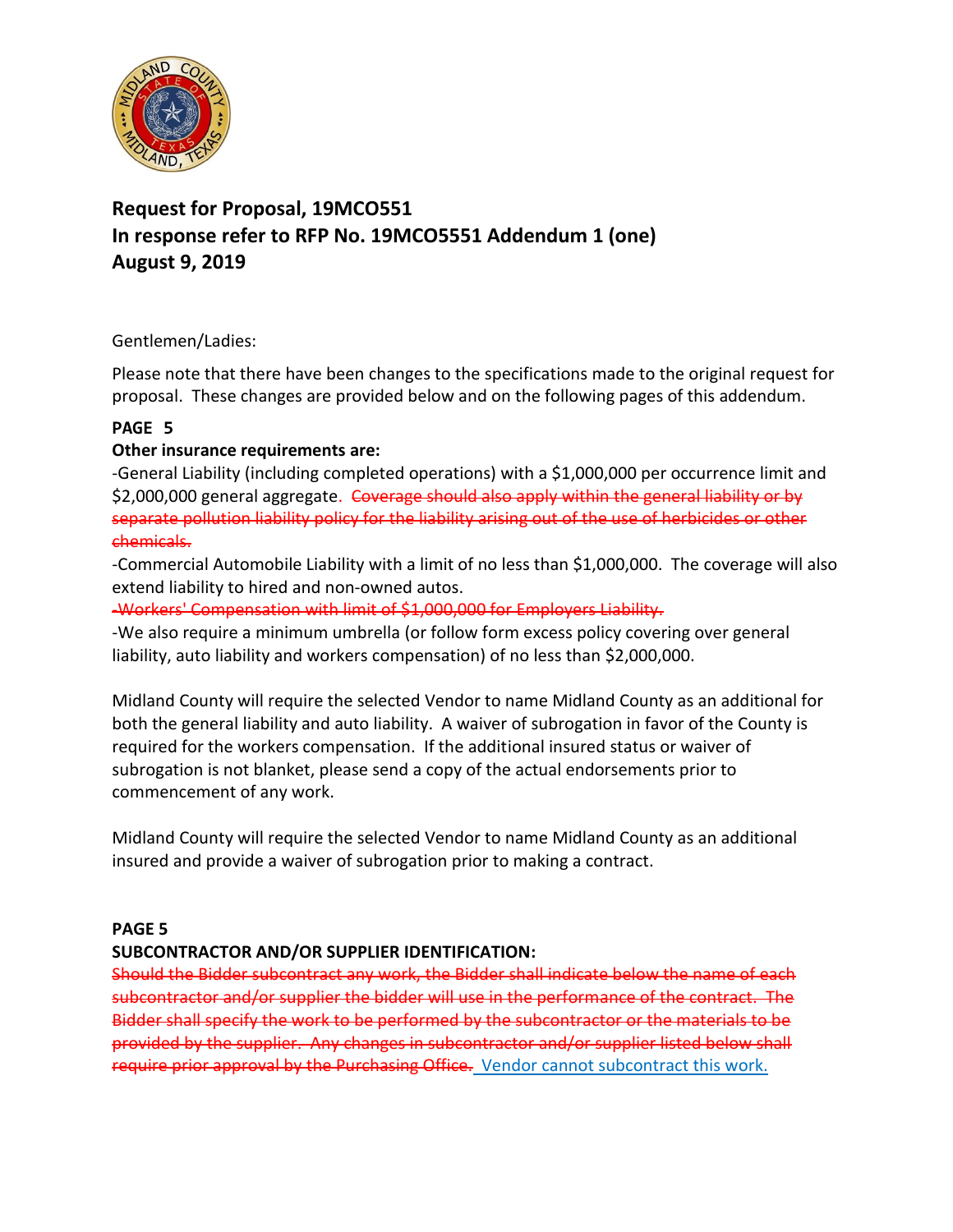### **PAGE 9 SCOPE:**

Adequate storage facilities must be provided. The facility must be able to secure at least 6 sets of remains, have adequate climate control, and meet all licensing requirements for this type of facility. The facility must have a separate cooler to accommodate at least 3 sets of remains to prevent cross-contamination.

Contractor must cover hands and feet with bags and keep medical equipment attached, pursuant to request by the Justice of the Peace or Law Enforcement.

**PAGE 10 SCOPE:**

Any and All remains and those transported for autopsy are to be picked up by delivered to the funeral home selected by the family upon return to Midland or placed in storage if family has not been located. Releases to private funeral homes can only be done after the app release forms have been completed and approved by the Justice of the Peace.